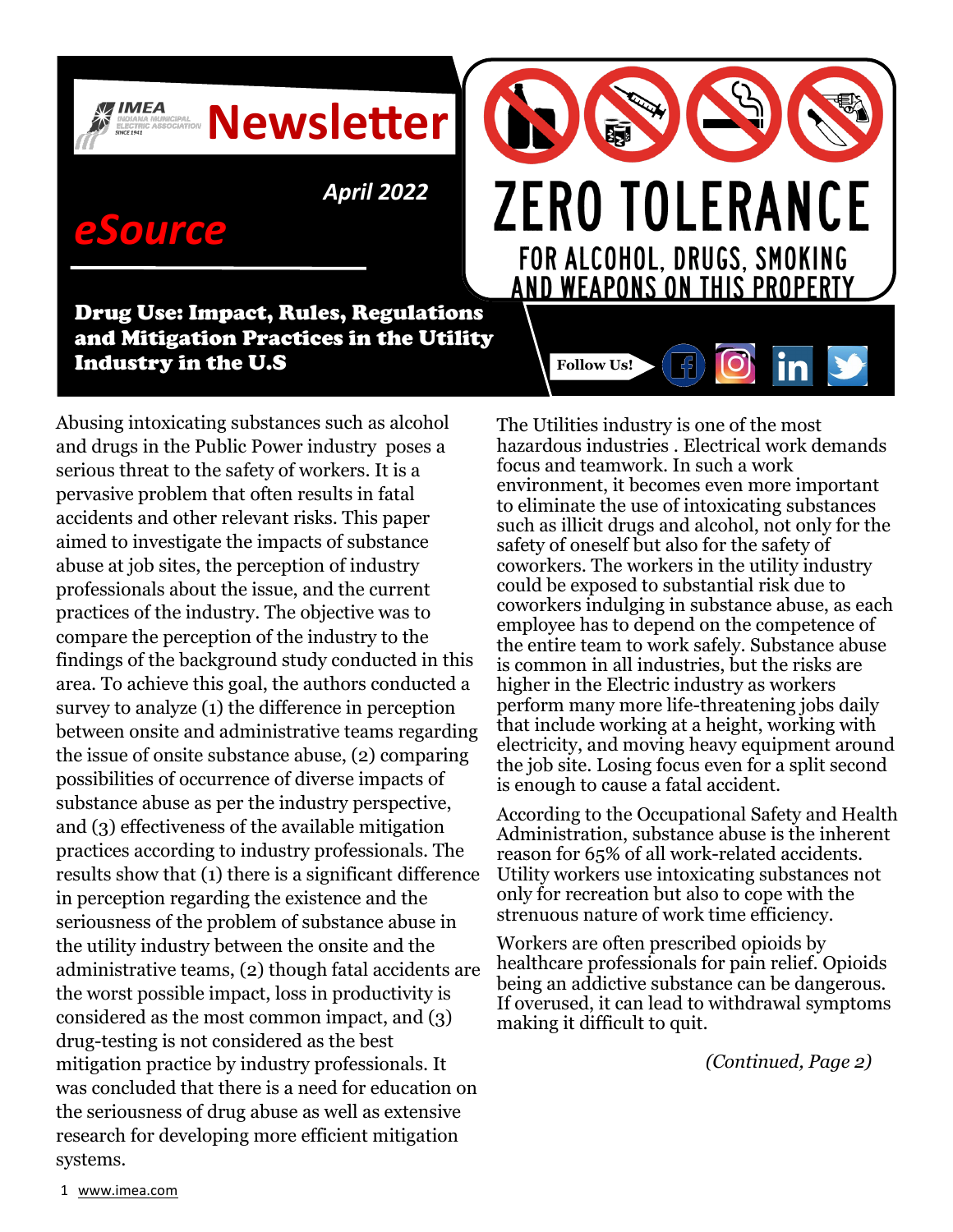Thus, it is essential to address the drug problem to reduce the number of impaired workers on the site. The most common drug other than opioids that is rampantly used in the workplace is marijuana. Currently, recreational marijuana is legal in 12 states and medical marijuana is legal in more than 30 states in the U.S.. Recently, Canada also has legalized marijuana and the Coca-Cola Company has been expanding its business model toward cannabis-infused drinks. With increasing legal weed and intoxicated workers, the utility industry requires preparing for a rapid regulatory change, looking for innovative ways to prevent severe accidents and losses, and seeking out employees who abuse alcohol and drugs.

### **Aims and Objectives**

Many industries have been constantly suffering from the risks of substance abuse, and the number of people involved in substance abuse has been the highest compared to previous years. This shows that despite the constant battle to put a check on this issue, there has been little success. Therefore, there is a need to delve deep into the topic to investigate and identify what could be the possible reasons for the ever-increasing magnitude of this problem. In this regard, this paper aims to investigate the major impacts of substance abuse and the seriousness of the issue, the relevant state and federal laws and regulations for restraining their use, and the current practices followed for mitigating substance abuse in the utility industry. The major objectives of this paper are listed below:

- To explore the relation between job positions and their subsequent understanding of the seriousness and risks of substance abuse at job-sites.
- To analyze and identify the most common impacts of substance abuse as per industry perspective.
- To analyze and compare the efficiency of the three majorly used practices for restraining workplace substance abuse as per the professionals working in the industry.

(Continued, Page 2) The study was focused on conducting a two-way investigation. First, through an analysis of relevant research works previously conducted and information gathered in this area, certain hypotheses were formulated. Second, a detailed survey was designed, that aimed to understand the perceptions regarding substance abuse in the industry, including the opinion of the industry professionals and experts on this matter. The goal was to find out whether the industry perceived things differently from what the information obtained from relevant background study suggested and make a preliminary list of possible reasons for such differences. The survey was solely based on the hypotheses that the authors deduced after reviewing similar studies conducted previously, information obtained from the background study, and having face-to-face informal conversations with utility professionals. The two-way investigation would help identify some of the underlying root causes regarding the ever -increasing magnitude of the problem and help understand the actual seriousness of the situation and awareness of the industry as a whole. Identifying the knowledge gaps would help in taking adequate actions in the right direction for improvement.

### **Background**

Impacts of Substance Abuse The National Household Survey of Drug Abuse (NHSDA) has shown in recent data that 70% of all current users (used within the last 30 days) of illicit drugs are employed full time . The rate of substance abuse in the industry alone is almost twice the national average . The National Council on Alcoholism and Drug Dependence (NCADD) states that "15% of industry workers are involved in drug abuse". The effects of intoxicating substances are more or less the same on all human beings across the world, and therefore would show more or less the same lapses in work.

Previous studies have shown that there is a significant relationship between drug abuse and workplace safety. In a study Frank V. Mushi and Sylvester L. Manegi claimed that being intoxicated at work is not only dangerous for oneself since it leads to "needless risk-taking behavior and ignorance towards safety" but it also adversely affects the quality of work due to reduced attention.

2 [www.imea.com](http://www.imea.com/aws/IMEA/pt/sp/home-page)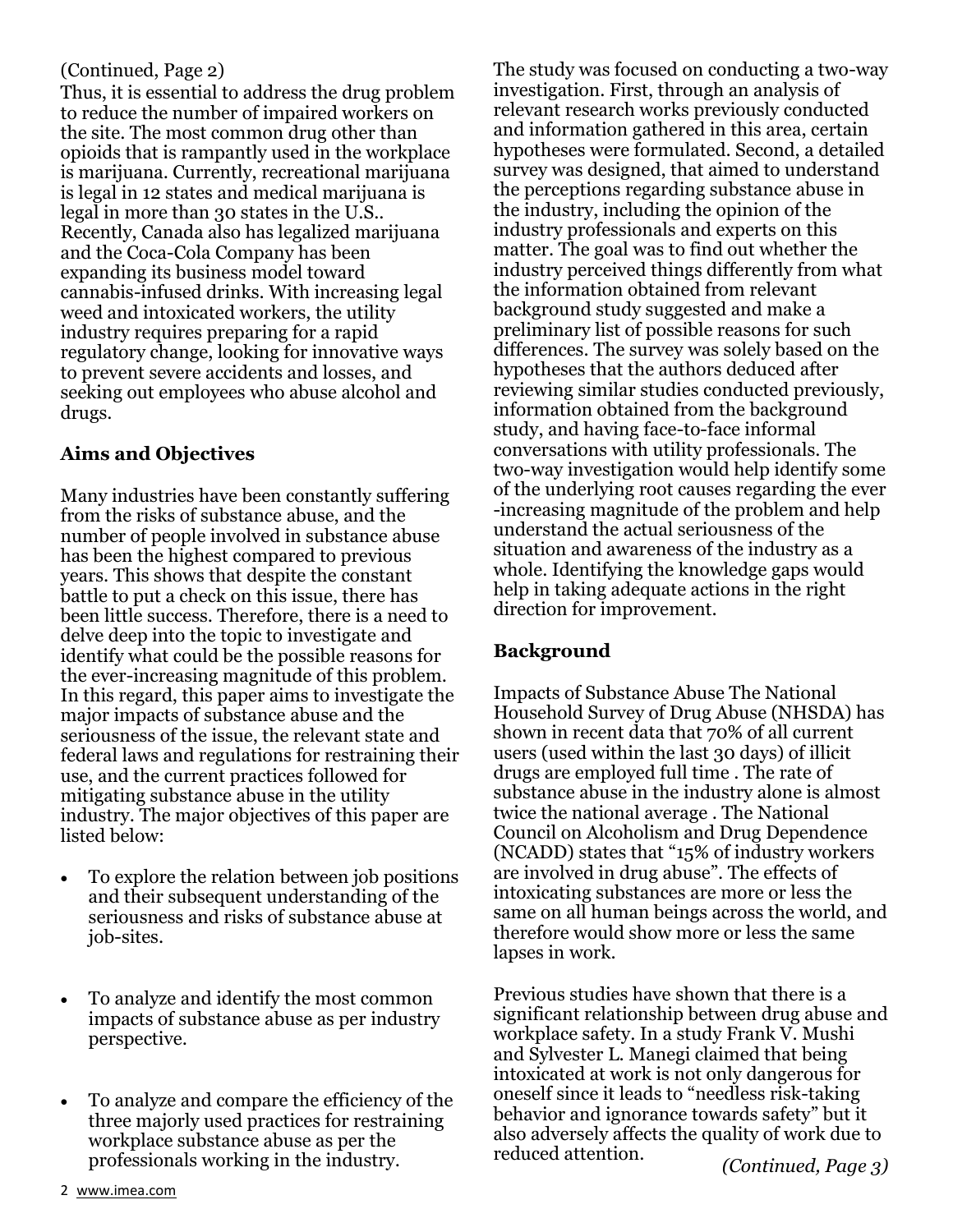### *(Continued)*

This, in turn, leads to an increase in the cost of the project due to rework and injuries. The major impacts of substance abuse in the Utility industry may be listed as follows:

- Accidents and injuries leading to deaths.
- Loss of productivity.
- Cost overruns.
- Legal issues.
- Absenteeism.
- Safety.
- Fatal Accidents and Injuries.

### **Current Practices for Drug-Related Training and Testing**

Two major strategies that had been generally employed in the past to address the problem of substance abuse in the workforce were: (1) employee assistance programs, designed to identify workers with substance abuse problems and provide them with treatment, and (2) drug testing, designed to identify drug-using workers and depending on the program exclude/remove them from the workforce and/or provide them with treatment. Though these strategies helped to detect intoxication to some extent, they were not primarily preventive and did not aim at providing workers with the skills and knowledge to abstain or reduce the use of alcohol and other drugs before it becomes harmful for their health and job performance [9]. In response to the lack of substance abuse prevention approaches in the workplace, several investigators have been developing and testing the effectiveness of preventive interventions designed specifically to provide workers with the skills and knowledge to avoid substance abuse [25]. Based mainly on social–cognitive and health behavior change theories, today these psycho-educational interventions have typically taken the form of group-based classes or seminars presented in the workplace [9]. There is no doubt that Utility work is sometimes strenuous and difficult. But any job, no matter how difficult, can be made easy by a team effort. The utility industry can play a huge role in curbing the use of intoxicated materials in the workplace.

**Policies** A written documentation such as a policy or rule and their implementation always has more impact than verbal advice. Offering benefits including comprehensive coverage for substance abuse disorders including aftercare and counseling, reduce the stigma and provides support for a safe return to work, thereby focusing on promoting workability rather than disability. This can be a useful tool in the prevention of using intoxicating substances especially for addicts who desire to recover from their situation.

**Education** Educating the workers about the effects and consequences of using intoxicating substances is important to prevent its use, which can be achieved by establishing and promoting programs focused on improving health. It is necessary to educate workers on the responsible use of prescriptive drugs including the impact it has on job performance and the possibility for addiction. Some workplace programs also aid for the treatment of addiction issues. Such programs not only provide information about drug abuse to the employers but also assist them with contacts of community-based treatment providers and structures employee assistance programs (EAPs).

**Drug Testing** The most commonly used method for testing the presence of drugs in the human system is a chemical-based test that involves the collection of a biological sample such as hair, urine, sweat, or saliva from the person to be tested. Thus, this procedure is invasive in nature, and more than often employees are reluctant to participate in it. Some tests help to detect immediate use while others help to detect whether the drug had been used during a certain period. Also, different drugs remain in the system for different periods, ranging from few hours to a few weeks, during which they may be detected by a test. Urine test is the most common test that is used in the multiple industries.